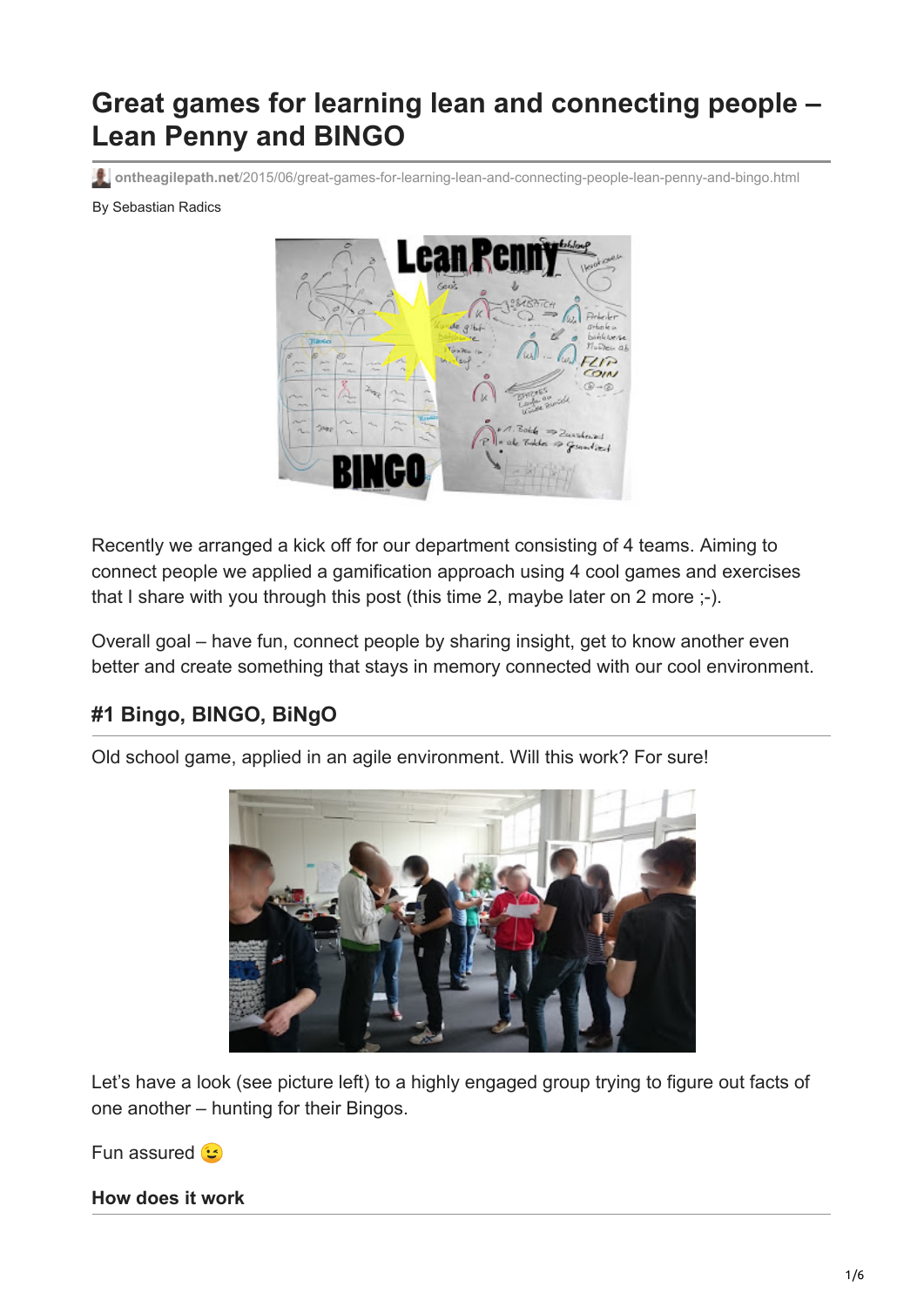Everyone gets a sheet – the BINGO sheet – with personal facts of every team member. Let's say you have 23 team members (let's take a prime to make it not that easy), you use a grid of 6 columns x 4 rows, every cell having one fact.



All facts are distributed randomly and without a name connected on every Bingo sheet. Fill gaps (e.g (6×4)-23=1 gap) with JOKERs – leads to even more possible strategies to win the game.

Goal for everyone is to connect every fact with the name of a team member as fast as possible by asking through the crowd (there is just one name correct for one fact ;-)). 3 winning stages – BINGOs – can be achieved.

**BINGO** … for the vertical/column completed (all facts in a column are correctly connected with a name).

**Bingo** … for the horizontal/row completed (all facts in a row)

**BiNgO** … for the whole Bingo sheet.

As soon as one kind of a Bingo is (maybe) achieved the team member contacts the game facilitator and they check whether its the correct solution.

If so – it's announced to the whole group and the hunt for the remaining Bingo stages can continue (for sure some team members will not listen carefully enough and continue hunting for an already solved Bingo stage ;-).

The game ends as soon as all 3 Bingos are achieved.

Congratulations to the winners and have your award ceremony with some tiny awards connected.

## **Observation**

What a mess **(**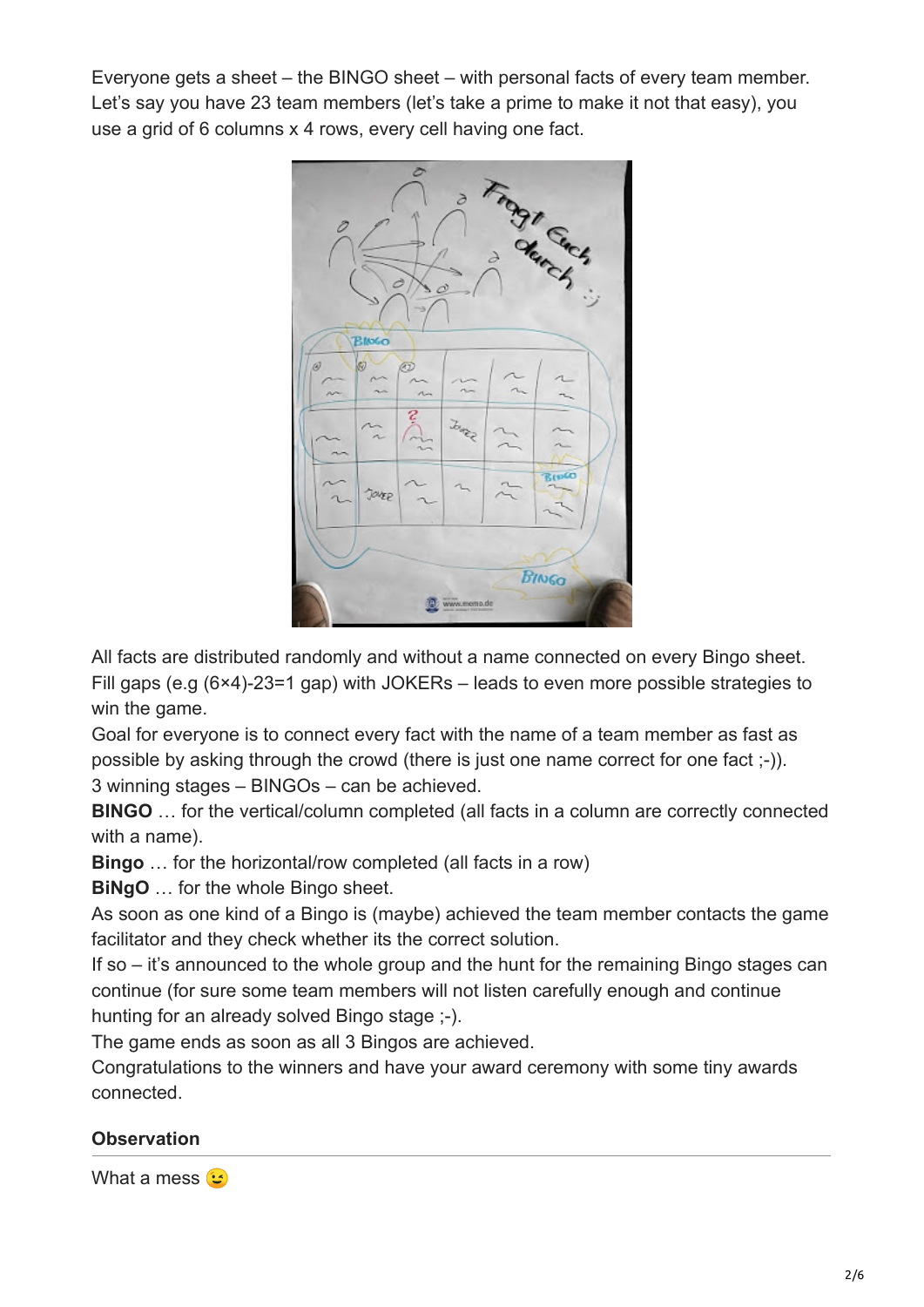Everyone is talking to everyone, some start exchanging solutions, some optimized with JOKERs in mind. Some don't get already solved Bingos. Some are amused by the facts itself.

High engagement and some confusion during the game make it a funny one.

## **Preparation**

Estimated preparation time is about 3 hours.

Gather funny facts from every team member joining the session. I recommend doing it some days (weeks … depending on your availability and laziness to respond to mails ;-)) before, as it can take some time to get all responses.

I asked everyone to send me a crazy, funny or not ordinary fact about herself.

Create the Bingo sheets. Every sheet should be unique so that spying during the game becomes not that trivial. You can use my **[Bingo sheet generator](https://docs.google.com/document/d/1RtCqNMv9YM1JAgF0NkM92vDnX2bg9_P6Niy9PiB1-Pk/edit?usp=sharing)** – a small script you can use with a google spreadsheet.

Put numbers for every fact and add the numbers in your Bingo facts sheet (it allows an easy check for a correct solution during the game).

(2) Grazy fact 2 **JOKER** (24) Grazy fact 24 (8) Grazy fact 8 (6) Grazy fact 6 (14) Grazy fact 14 (19) Grazy fact 19 (13) Grazy fact 13 **JOKER** (1) Grazy fact 1 (20) Grazy fact 20 (7) Grazy fact 7 (18) Grazy fact 18 (10) Grazy fact 10 (5) Grazy fact 5 (26) Grazy fact 26 (17) Grazy fact 17 (16) Grazy fact 16 **JOKER** (25) Grazy fact 25 (4) Grazy fact 4 (11) Grazy fact 11 (21) Grazy fact 21 (15) Grazy fact 15 (22) Grazy fact 22 (12) Grazy fact 12 (9) Grazy fact 9 (23) Grazy fact 23 (3) Grazy fact 3 **JOKER** 

Print one sheet for every member joining your session.

Have fun with your Bingo session and please share your insights  $\bigcirc$ 

# **#2 Lean Penny**

A simple and fast to play game showing perfectly the importance of small batch sizes and focussing on highest value implementation. First I'll explain the roles and game play and later on my observations.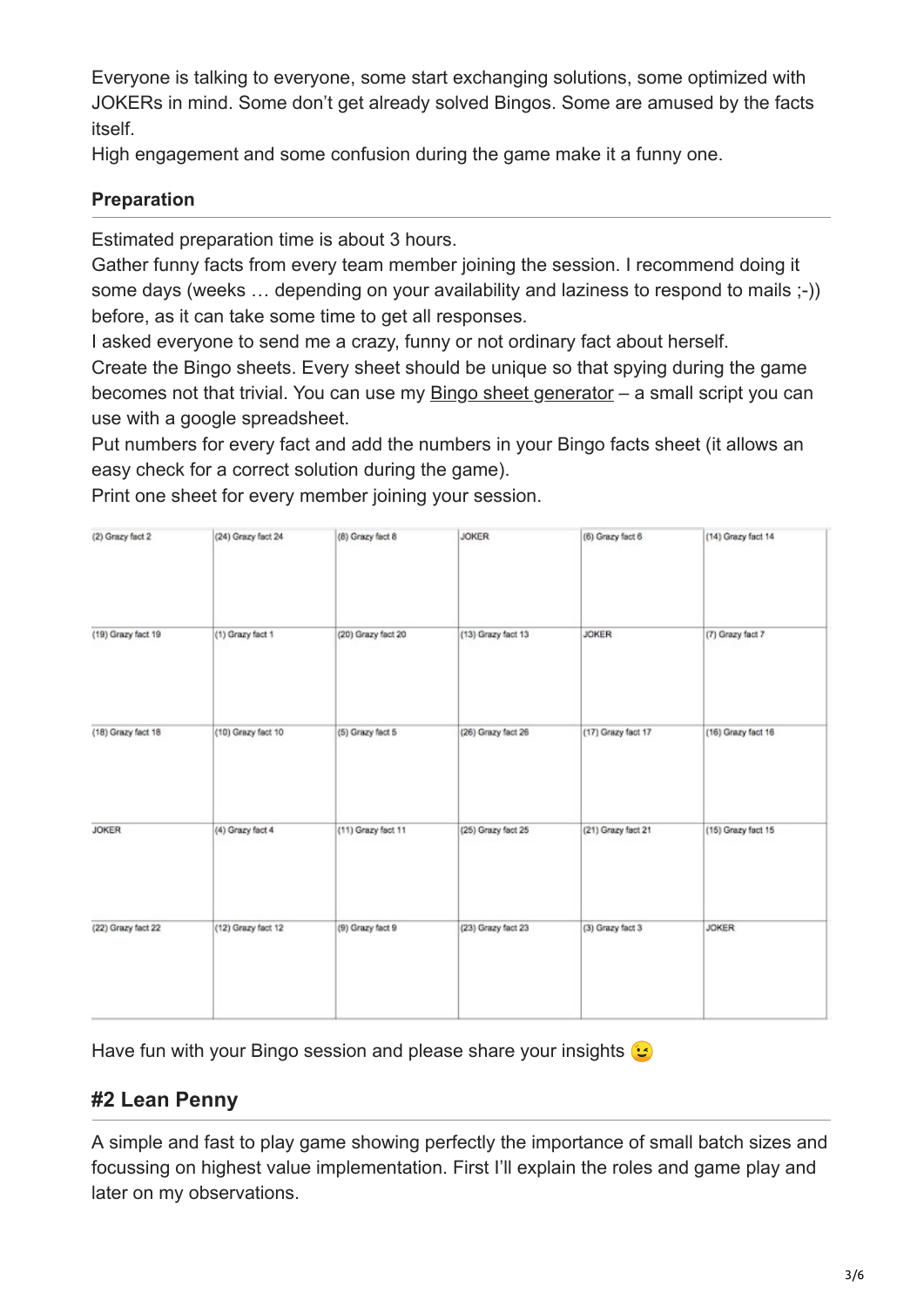*<u>Predablout</u>* Scr  $60k$ Kunde gib  $arbaileu$ batchweise *<u>batchweise</u>* nutren ab Mūnzen In Umlauf  $1\overline{P}$ COIN  $\circledcirc$  -  $\circledcirc$  $\sqrt{2}$ 21 Batch  $=$  Zwisheart  $\Rightarrow$  growtat

## **Roles**

- Customer provides money to be processed, accepts finished work
- President records time until first delivery and total delivery
- Worker Flip coins in batches and provide finishes batches to be processed by the next worker

## **Sets of money**

#### One set contains:

- $-5 \times 20$  Cents
- 5 x 10 Cents
- $-5x5$  Cents
- 5 x 1 Cent

## **Lean Penny Game Timing**

Explanation + Team creation 5'

- 1. Batch 20 coins, left hand 2'
- 2. (Batch  $-$  20 coins, left hand  $2'$ ) to repeat an learn if you get faster
- 3. Batch 10 coins, left hand 2' effect of smaller batches
- 4. Batch 5 coins, left hand 1' even smaller batches
- 5. Batch 5 coins, both hands 1' process improvements with both hands
- 6. Batch  $-2$  coins, both hands 1' optimum batch size
- 7. Batch 5 coins only 10 coins (20 Cent and 10 Cent), both hands focus on high value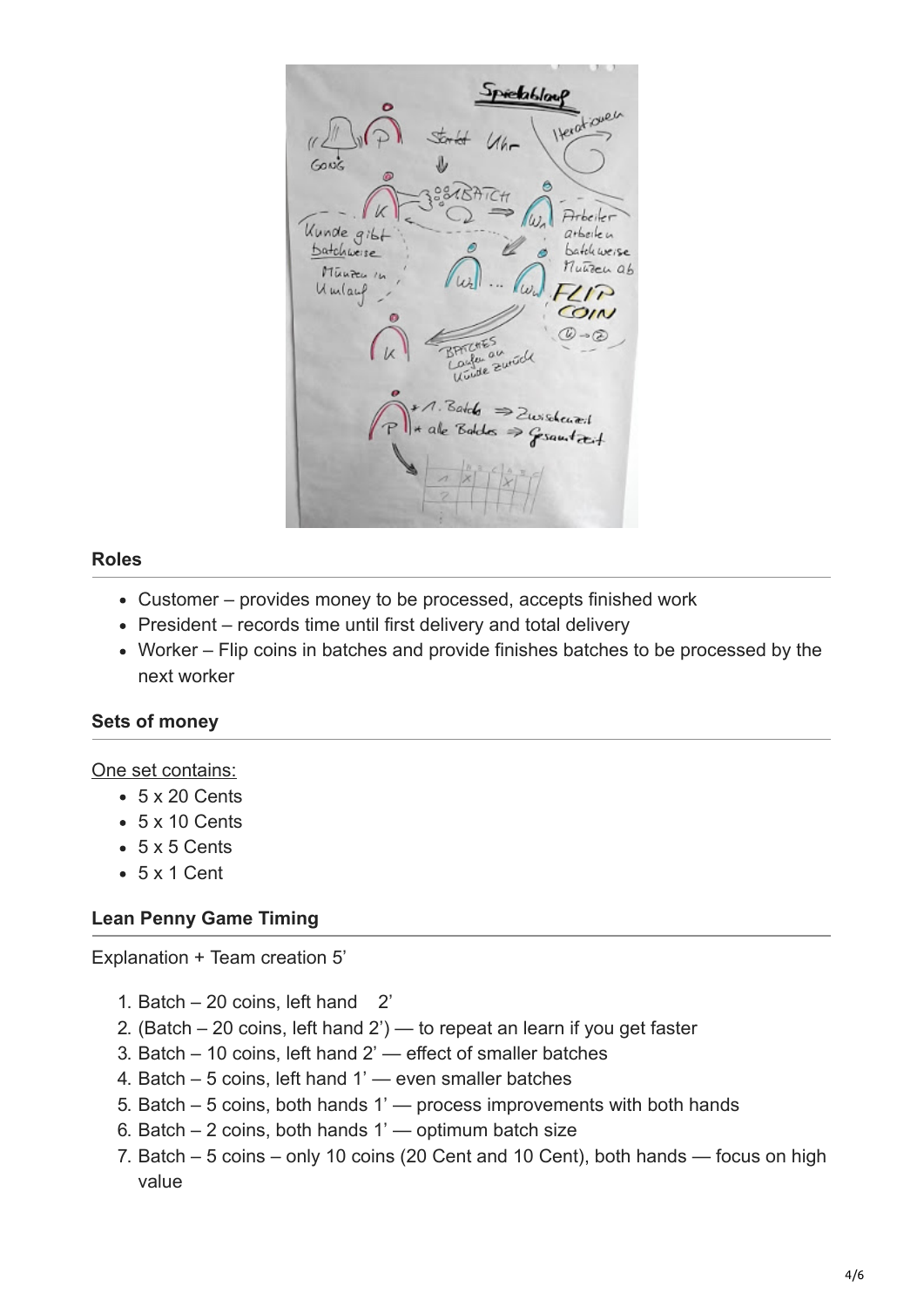Talk about the results after the game (what were the teams observations and learnings from the game) 10′

## **One iteration in detail**

- explain restriction for this round
- GONG presidents starts the timer
- customer provides first batch (with according number of coins=batch size) for the first worker

Customer provides next batch as soon as the first worker finished his batch

- $\bullet$  the worker flips all coins in the batch  $+$  and provides the batch for processing by the next worker (not coin by coin but batch by batch!)
- all worker process all batches …
- when the customer receives the first batch the president records this time
- when the customer accepts the last batch the president records the total time
- the presidents add the recorded times to a result sheet (see below)

This is an example of the times recorded for 3 teams (A,B,C) for 5 iterations. Starting from 2′ and best done in 8 seconds and still producing 83% of the total value with 94% time reduction (we removed the 5 cent and 1 cent low value coins = 30 cents – leading to 150 cents/180cents = 83%)